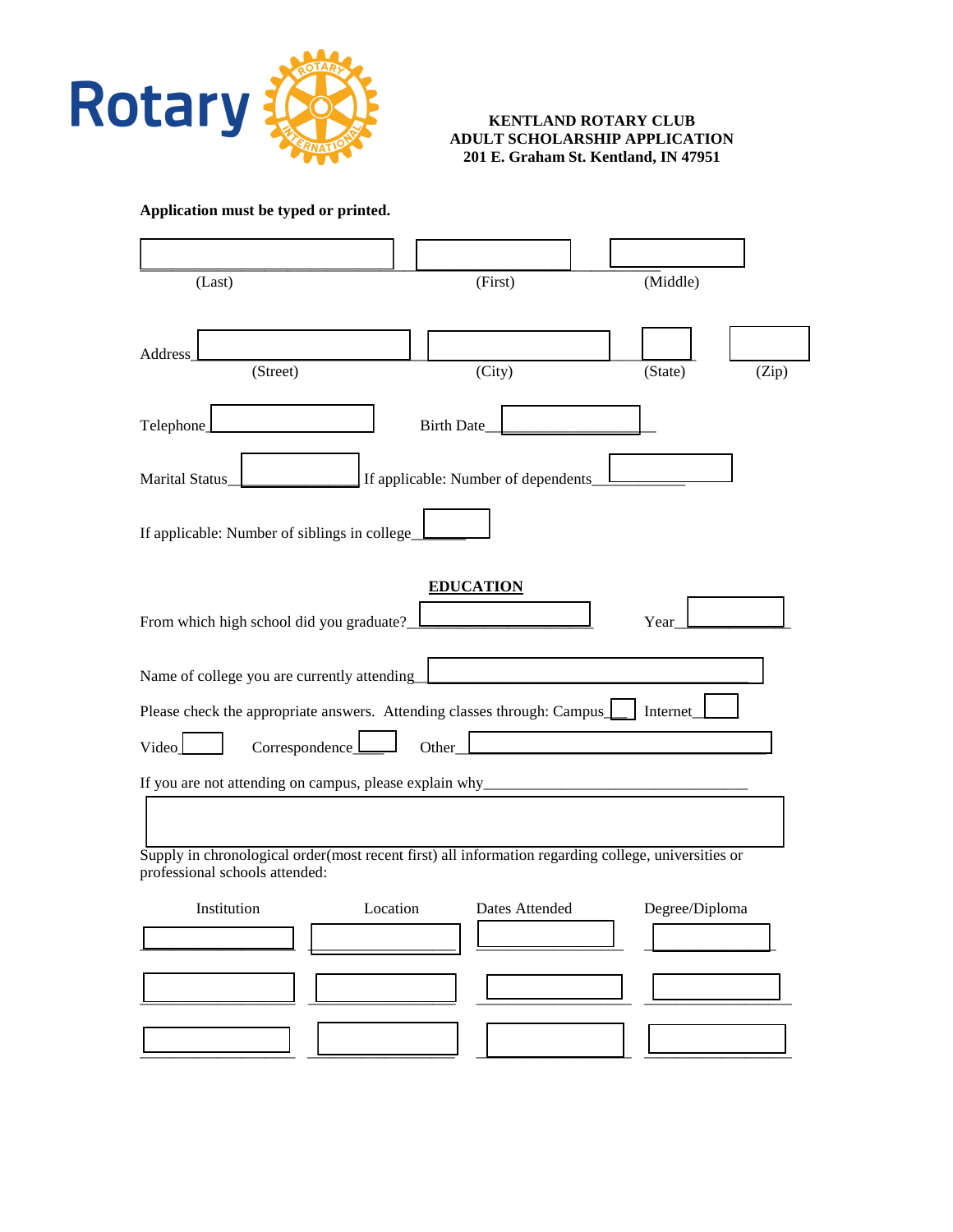## **CAREER GOAL**

My major is:

What specific plan do you have to use desired training in a practical way to increase your chances for advancement, to train for a new career field, or to enter or re-enter the job market?

Date course/program will be completed by<br>Date course/program will be completed by

## **PLEASE ATTACH MOST RECENT TRANSCRIPT**

**FINANCES**

\_\_\_\_\_\_\_\_\_\_\_\_\_\_\_\_\_\_\_\_\_\_\_\_\_\_\_\_\_\_\_\_\_\_\_\_\_\_\_\_\_\_\_\_\_\_\_\_\_\_\_\_\_\_\_\_\_\_\_\_\_\_\_\_\_\_\_\_\_\_\_\_\_\_\_\_\_\_\_\_\_\_\_\_\_\_

Tell us exactly what your financial needs are for next year-tuition, book rentals, fees, etc. Please be specific by listing expenses by category:

Please tell us exactly how you are paying for your education. List financial support you will be receiving, such as personal funds, grants, student loans, employer matching.